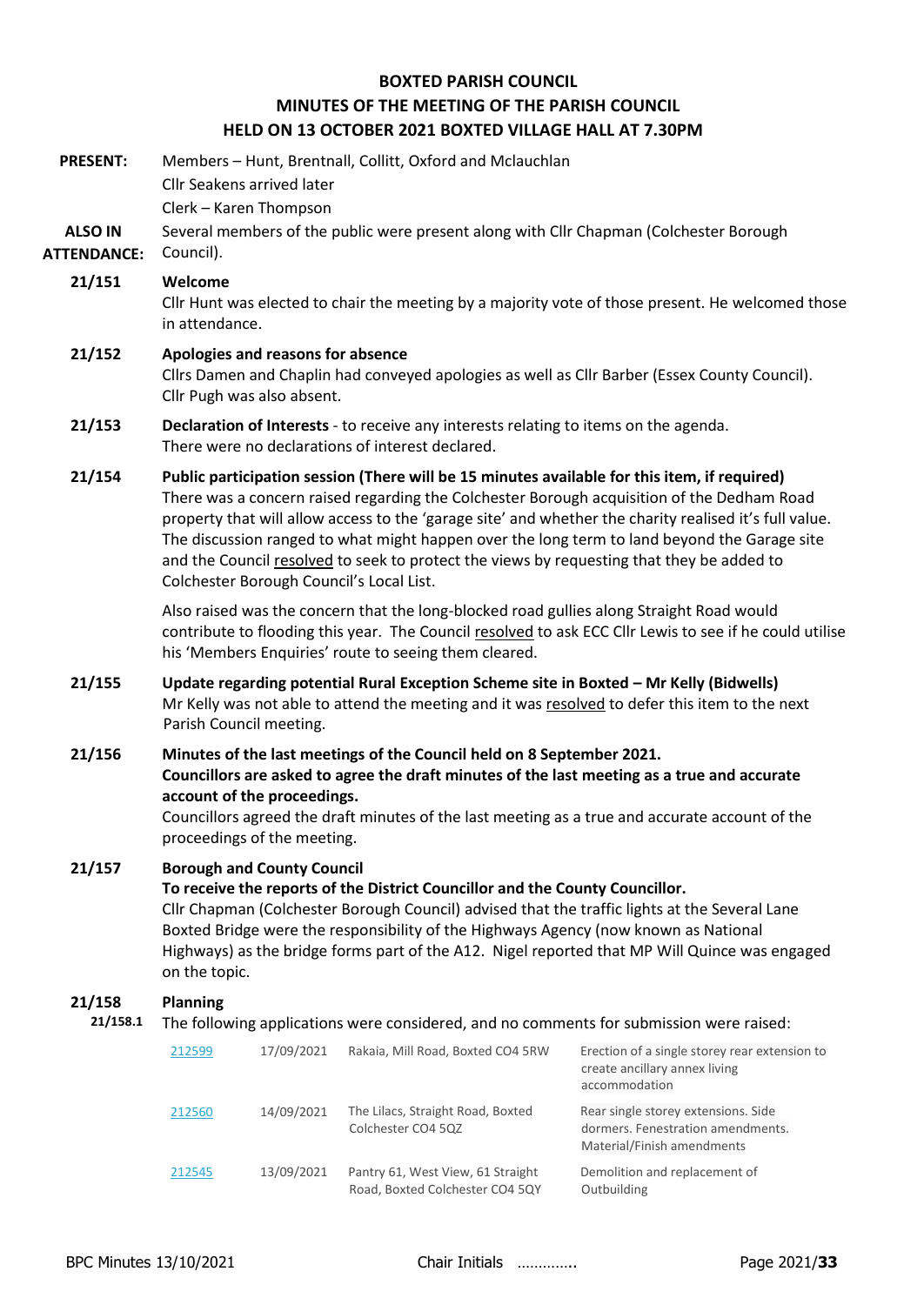| 212448 | 03/09/2021 | Waverley Lodge, Straight Road,<br>Boxted Colchester CO4 5QX | Proposed two storey side & rear extensions<br>and ground floor porch.                  |
|--------|------------|-------------------------------------------------------------|----------------------------------------------------------------------------------------|
| 212307 | 01/09/2021 | Community Hub cafe, Cage Lane,<br>Boxted CO4 5RE            | Installation of an all access ramp and steps<br>to the front of the Community Hub cafe |
| 212434 | 02/09/2021 | Runkins Corner, Langham Lane,<br>Boxted Colchester CO4 5HZ  | Application discharge conditions 13, 14 and<br>15 of approved application202849        |

The Council also noted the planning decisions made including the refusal to grant prior notice approval for the telecoms mast (212314) and Cllr Hunt has contacted the planning applicants to see if the Council can help locate a better location for the mast.

### **Further Planning**

**Points**

**21/158.1 To note that Colchester Borough Council Amphora Homes are not yet in a position to address the Parish Council or residents regarding their plans for the former garage site by Cross Cottages.**

This was noted.

**21/158.2 To note the initial information received regarding the planned Anglian Water 80km pipeline coming through Boxted.**

Mr Chapman, as chair of the Dedham Vale AONB, has raised concerns regarding the proposed water pipeline to Anglian Water. These have been copied to Council members.

# **21/159 Allotments**

# **To consider the recent interest in allotments and how they are provided.**

The Parish Council currently does not provide allotments. Part of the Colchester Borough Council Garage site space is used for allotments but are not statutory allotments but granted under temporary license. It is likely that these will be lost to the planned development of the site by Amphora Homes. The Parish Council is aware of the duty to try and provide allotments if sufficient residents request them.

# **21/160 Parish Council Finance**

# **21/160.1 To receive the Parish Council Financial Report as at the 30 September 2021 (see attachments including bank statements).**

The Financial Report was received. It showed a spend to date of £46,449.51 and receipts to date of £68,722.05 which reflects that the full precept from Colchester Borough Council has been received. The forecast end of year position is estimating a surplus of £5,537 but with uncertainty about the income that might be received from the Community Hub this may well reduce. The bank holdings currently total £97,578.69.

# **21/160.2 To approve the invoices presented for August and September 2021.**

The following invoices were approved for payment:

| Clerk Pay net                                | £ | 916.50   |
|----------------------------------------------|---|----------|
| Groundsman Pay                               | £ | 290.93   |
| <b>HMRC</b>                                  | £ | 573.80   |
| Pensions                                     | £ | 377.35   |
| clerk expenses (mileage, keys)               | £ | 100.09   |
| Groundsman expenses - fencing repairs        | £ | 34.76    |
| Green bins                                   | £ | 35.38    |
| PKF Littlejohn external audit                | £ | 360.00   |
| Highways briefing EALC - zoom                | £ | 24.00    |
| Dan Hamilton plumbing - water fountain       | £ | 60.00    |
| Village Hall hire                            |   | £20.00   |
| Dan Hamilton plumbing - water fountain       | £ | 180.00   |
| Boxtoberfest hall hire                       | f | 80.00    |
| Fields in Trust membership                   | f | 65.00    |
| Ingleton Wood initial fee                    | £ | 1,080.00 |
| Cert of lawful use - overflow parking access | f | 58.50    |
| Cleaner Pay                                  | f | 249.17   |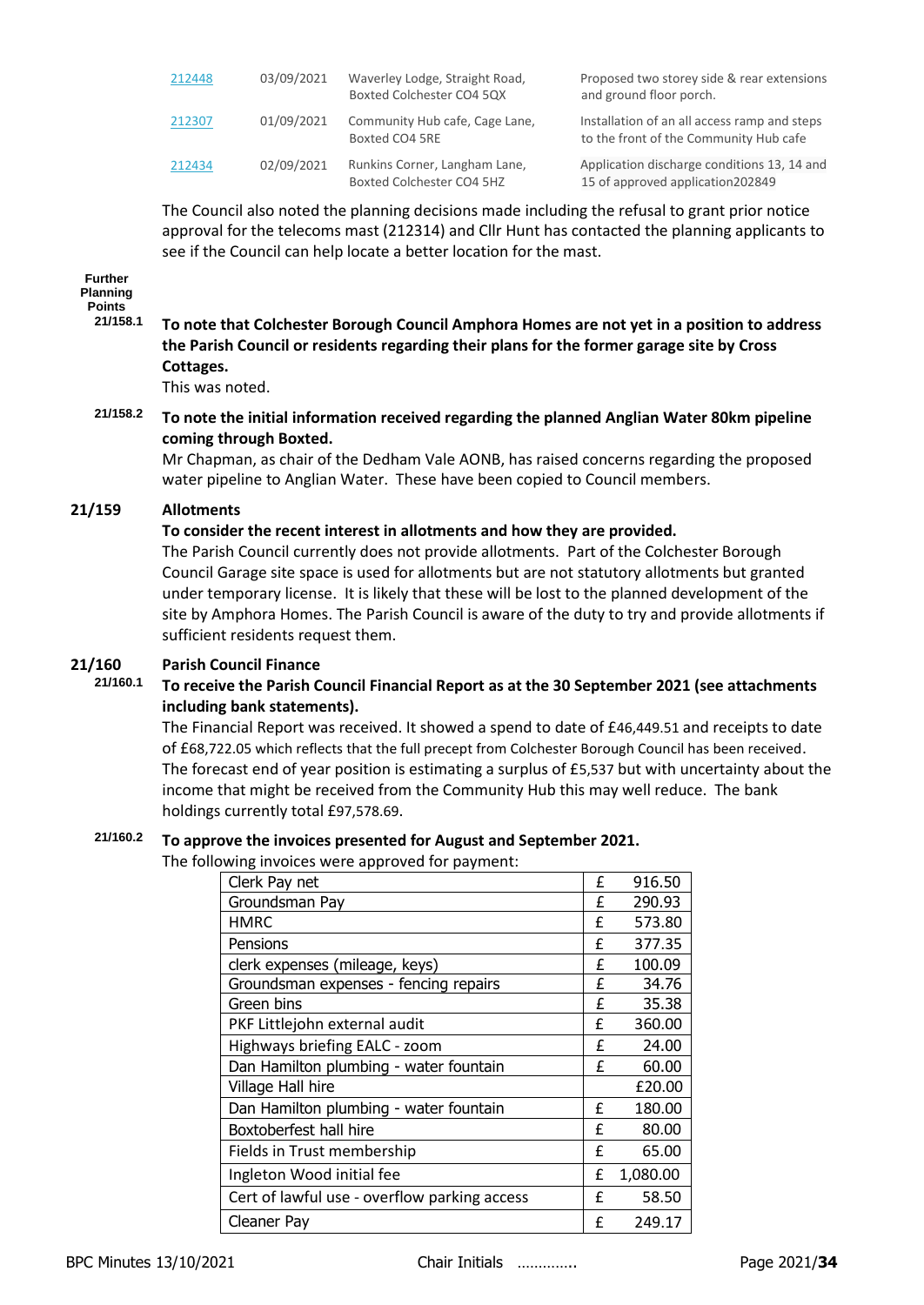| E&J Fire - extinguishers           | 202.50 |
|------------------------------------|--------|
| <b>Sundry Supplies AtoZ</b>        | 55.58  |
| {Pump for Sports Side kitchen sink | 234.00 |
| {Caxton card fee                   | 1.50   |

#### **21/161 Conclusion of External Audit To note the external audit comment.**

# 2 External auditor report 2020/21

On the basis of our review of Sections 1 and 2 of the Annual Governance and Accountability Return (AGAR), in our opinion the information in<br>Sections 1 and 2 of the AGAR is in accordance with Proper Practices and no other m

The Council noted that the external audit found no concerns.

# **21/162 Highways**

# **21/162.1 To receive the traffic survey results for Langham Lane (see attached).**

The speed survey had showed that the average speed of traffic was around 40mph and concluded that a reduction in speed limit was, therefore, not required. Councillors suggested that as half of the traffic is exceeding this average then a reduction is speed limit is warranted and resolved to investigate the process for seeking a reduction in speed limit.

**21/162.2 To receive feedback from discussion between Cllr Hunt and ECC Cllr Barber re traffic (see attached) and to consider committing or earmarking a sum of money (approx. £1400) to support the monitoring scheme, which would be a more thorough approach to monitoring of traffic in/through the parish. Cllr Hunt.**

The Council agreed that baseline evidence was necessary before improvements in traffic management would be agreed. It considered the suggested locations to get speed and volume data and resolved to fund three traffic survey points to go with two funded by Cllr Barber. It was hoped that working in tandem with other local parishes we could see traffic managed across the area better. Cllr Hunt agreed to liaise with Cllr Barber on this.

**21/162.3 To consider a Parish Council funded dog waste bin and emptying service at the Straight Road end of public footpath at Harwich Lines (see attached). The Parish Council pay for the bin, CBC install for free, and the Parish Council pays £14 per bin per visit.**

The Council recognised that any dog waste bins that are not currently in place will need to be funded by the Parish Council by way of contract with Colchester Borough Council at an ongoing cost of £364 each year for fortnightly collections. The Council resolved by a majority vote to contract with Colchester Borough Council for a dog waste bin at the Workhouse Hill end of the Public Footpath.

# **21/163 S106 Committee**

- **21/163.1 To receive the minutes of the S106 Committee meeting on 5th September 2021 (see attached).** The minutes were received.
	- **21/163.2 To receive the cost estimate for building refurbishment and initial room plans for the Hub refurbishment project (see attached).**

The cost estimates and room plans were received.

**21/163.3 To note that drains survey and topographical surveys have been commissioned.**  This was noted.

# **21/164 Village Green**

**21/164.1 To note the planned meeting of the Boxted volunteer biodiversity group's first meeting planned for 26th October to consider the wild flowering of the village green.**  This was noted.

# **21/165 Community Hub**

**21/165.1 To note the receipt of 3 business plan proposals received so far for Hub café operation and decide to interview the applicants.** 

The Council agreed to create a group of three councillors to interview the Hub lease applicants and to create a standard set of questions to be discussed.